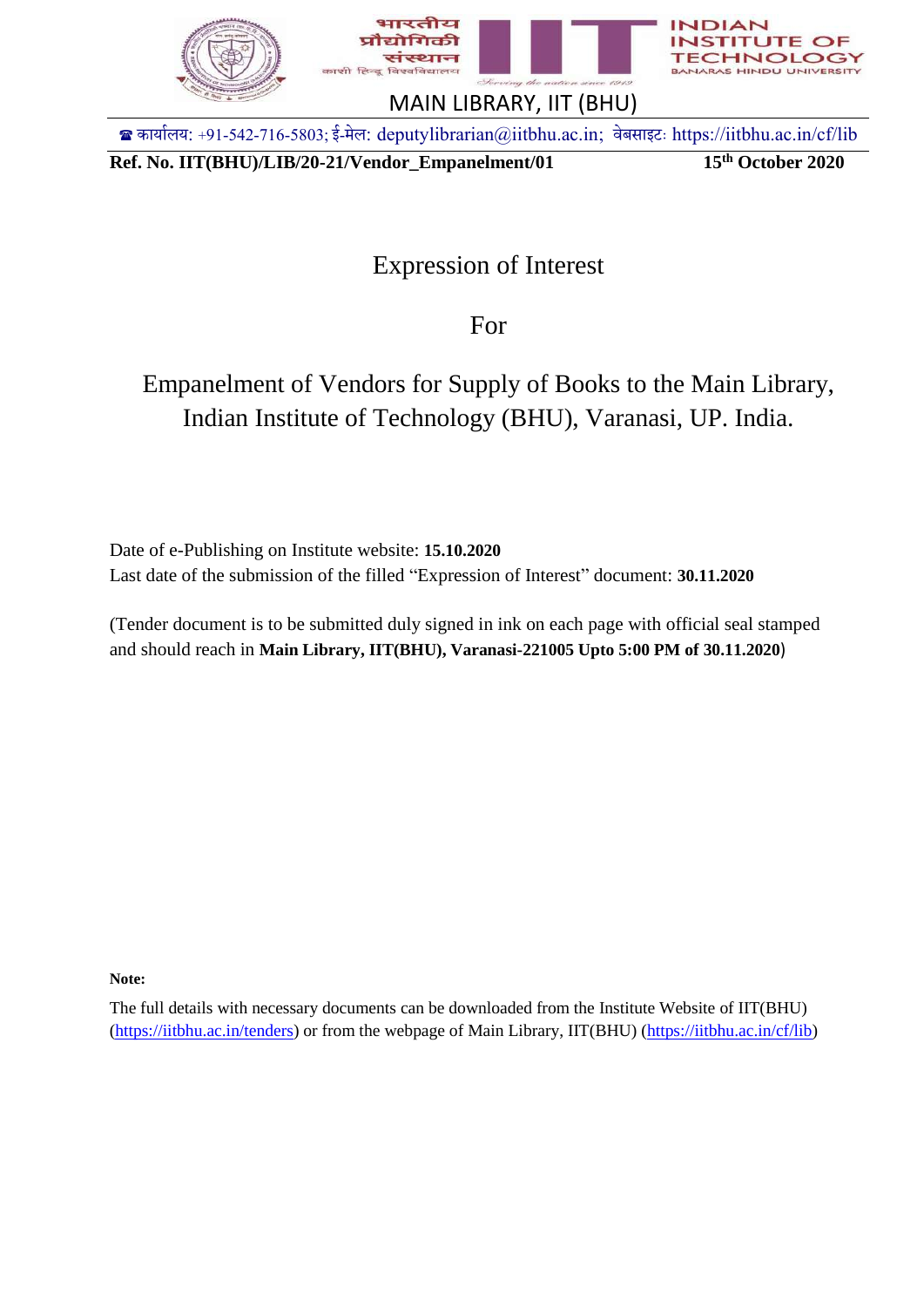

# **Empanelment of Vendors for Supply of Books to the Main Library, IIT (BHU), Varanasi.**

### **Section –A**

The Main Library, Indian Institute of Technology (Banaras Hindu University), Varanasi invites expression of interest for "Empanelment of Vendors for the Supply of Books" on prescribed format from reputed vendor(s)/supplier(s)/distributor(s) in India, to the Main Library, IIT (BHU), Varanasi.

Interested vendor(s)/supplier(s)/agent(s)/distributor(s) may respond in the prescribed format given at the end of this document, along with one copy each of the requisite documents to "The Prof-In-Charge, Main Library, Indian Institute of Technology (Banaras Hindu University) Varanasi -221005 ".

Instructions for vendors(s)/suppliers(s)/distributor(s), detailed terms and conditions, format of response, are as follow:

### **Instructions:**

- 1. Interested vendor(s)/supplier(s)/distributor(s) should submit their **response in the prescribed format, in sealed envelope** superscripting – **Expression of Interest for Empanelment for the Supply of Books to the Main Library, IIT (BHU) Varanasi**".
- 2. The response should be signed by an authorized signatory of the vendor(s) bearing his/her full name and status, clearly indicated below the signature along with the official seal of the firm.
- 3. Incomplete and conditional responses will not be considered. At any given point of time, if any of the documents furnished by the vendor(s)/supplier(s) is found to be false, it would be deemed to be a breach of terms of contract making the concerned firm liable for legal action, besides termination of empanelment and forfeiture of security deposit.
- 4. Strict discipline must be maintained with respect to expression of interest for empanelment with the Main Library, IIT (BHU) Varanasi. No canvassing or repeated communication should be made with the Library, failing which may attract punitive action and will become liable to be de-listed by the Institute.
- 5. Responses received after the deadline will not be considered. No vendor /supplier/ distributor will be allowed to withdraw after submission of applications.
- 6. The responses will be scrutinized and shortlisted by a Committee duly constituted by the Competent Authority of the Institute. The shortlisted vendor(s)/supplier(s) will then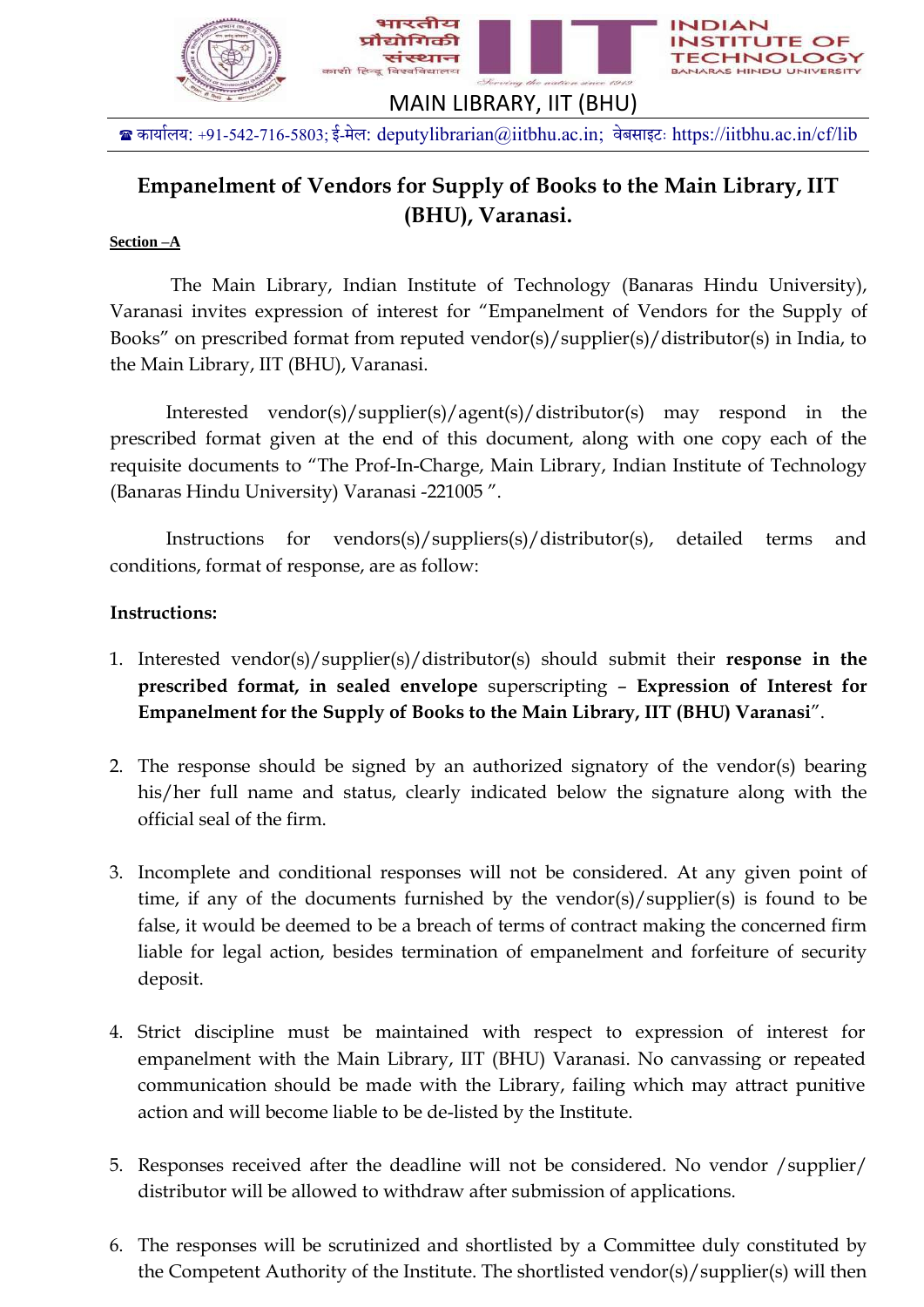

be required to be present at the Institute for personal interaction (if committee decide) on a date, which will be informed by email.

- 7. The short-listed vendor(s)/distributor(s)/supplier(s), are required to:
	- a. agree to supply as per the Institute's "Terms & Conditions for Supply of Books" as stipulated here, and
	- **b. submit a Security Deposit of Rs. 50,000/- in favour of The Registrar, IIT (BHU) Varanasi, which is refundable if services found satisfactory as per term and conditions.**
- 8. The Committee will recommend a panel of vendor(s)/supplier(s)/distributor(s) to the Competent Authority. The approved panel will be displayed on the Main Library, IIT (BHU), Varanasi Website and the empanelled vendor(s)/supplier(s)/distributor(s) will also be informed by email.
- 9. This empanelment will be valid initially for **one year** and may be extended upto **Five years,** but one year at a time depending upon satisfactory performance of the empanelled vendor(s)/supplier(s)/agent(s)/distributor(s), at the sole discretion of the Institute.

| 1. | Proof of your membership in any of the associations:<br>Good Offices Committee (GOC)<br>(i) |  |  |
|----|---------------------------------------------------------------------------------------------|--|--|
|    | Federation of Publishers' and Booksellers' Association of India (FPBAI).<br>(ii)            |  |  |
|    | (iii) Any other State / National Association(s) of book suppliers.                          |  |  |
|    |                                                                                             |  |  |
|    | Copies of the authority letters issued by the publishers along with details of              |  |  |
| 2. | your distributorship/dealership/stockiest/exclusive or preferred agent(s).                  |  |  |
|    |                                                                                             |  |  |
| 3. | Copy of PAN Card of firm/owner/partners.                                                    |  |  |
|    |                                                                                             |  |  |
| 4. | One copy each of Income Tax returns of last three consecutive years.                        |  |  |
| 5. | Details of your firm's Sales Tax Registration Number                                        |  |  |
|    | (Copy of GST, CST Certificate)                                                              |  |  |
|    | Minimum four (04) references of the Libraries of reputed Institutes/                        |  |  |
| 6. | Organizations with whom you are already registered such as Institutes of                    |  |  |
|    | National Importance, Government established Research Laboratories (e.g.                     |  |  |
|    | IITs, NITs, etc.). At least one reference from IITs Library.                                |  |  |
|    | Details of the annual turnover of the firm for the last three consecutive years             |  |  |
| 7. | with documentary evidences.                                                                 |  |  |
|    |                                                                                             |  |  |
| 8. | Affidavit on a non-judicial stamp paper of Rs. 100/- of not having black-                   |  |  |
|    | listed for minimum three (03) years by any of the Institutes or Universities or             |  |  |
|    | Government organization in India.                                                           |  |  |

### **Check List of enclosures:**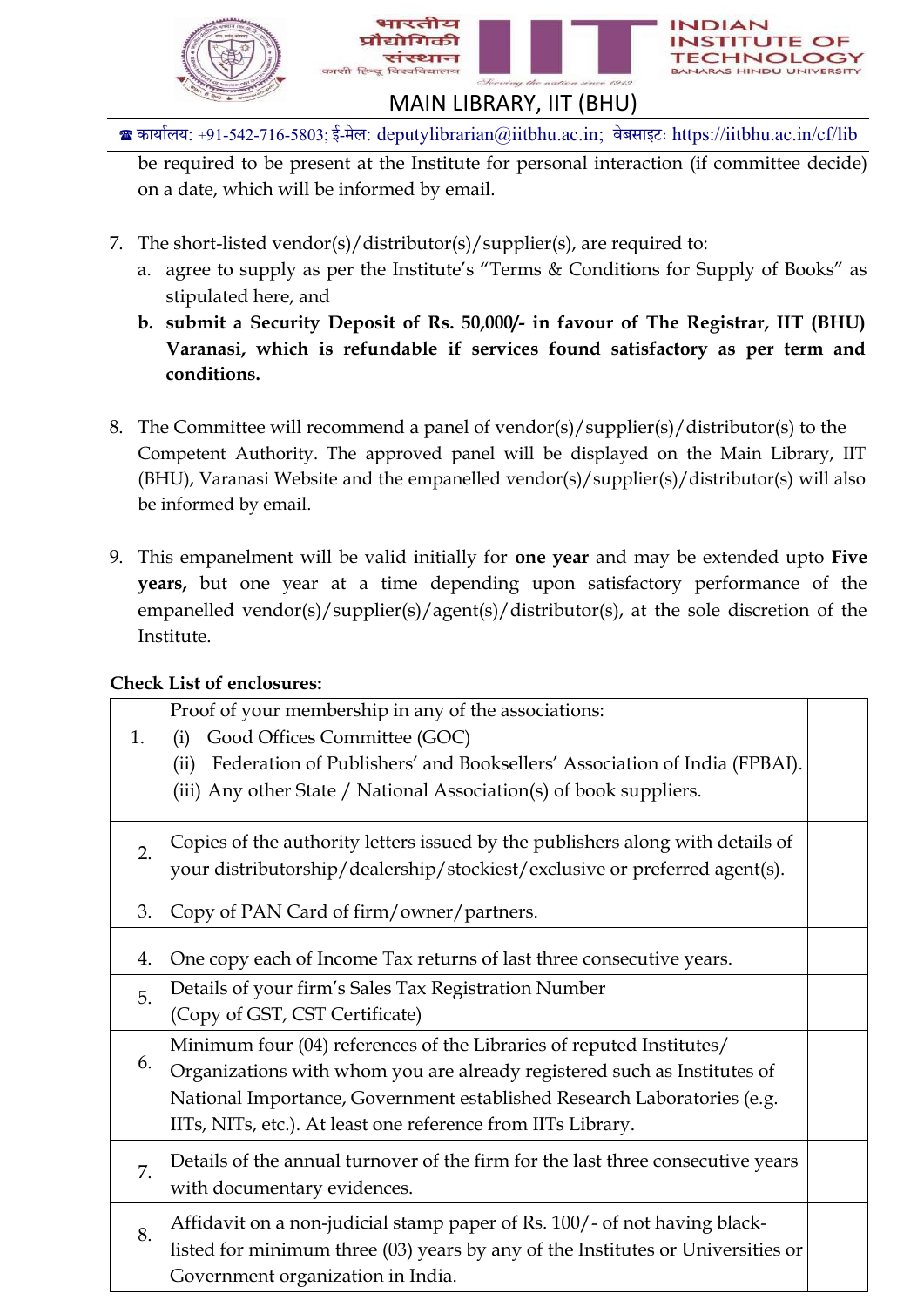

| Demand Draft of Rs. 2000/- (Two Thousand Only) + 360/- (Three Hundred          |  |  |
|--------------------------------------------------------------------------------|--|--|
| <sup>9.</sup> Sixty Only) GST/IGST @18% in favour of "The Registrar, IIT(BHU), |  |  |
| Varanasi-221005".                                                              |  |  |

# **Empanelment for supply of books will be governed by the following "Terms and Conditions" (w.e.f. 2019)**

### **Section-B**

### **1. General**

- (i) The Director, IIT (BHU), Varanasi reserves the right to approve or reject any or all the vendors, whose decision will be final in all cases in respect of acceptance/rejection/arbitration.
- (ii) Main Library, IIT (BHU), Varanasi reserves the right to add and/or drop any vendor to/from its empanelled list, and/or to place purchase order(s) with any vendor(s) at any time, with the approval of Competent Authority.

# **2. Pre-order Inquiry**

- (i) The Library may send a "Pre-order Inquiry" by email, to all the empaneled vendors, for the required list of books to know the following details, in accordance with these approved "Terms & Conditions":
	- (a.) Availability (In stock/procurable/whatever may be the availability condition)
	- (b.) Shipping time (in weeks), strictly in weeks only.
	- (c.) Unit Price (in Original Currency)
	- (d.) Validity period of price information provided.
- (ii) The empanelled vendors have to respond with the details inquired for, within five (05) working days from the date of receipt of the "Pre-order Inquiry", by email only.
- (iii) All the details inquired for must be provided. If any field is left blank, the response will not be considered.

### **3. Purchase Orders**

- (i) The Library will place purchase orders with the empanelled vendor(s), in rotation basis.
- (ii) The purchase orders will be placed with the empanelled vendors based on the shortest turnaround time (T1) in case of pre-order inquiry as committed by the vendor against the pre-order inquiry placed by the Library, also keeping in view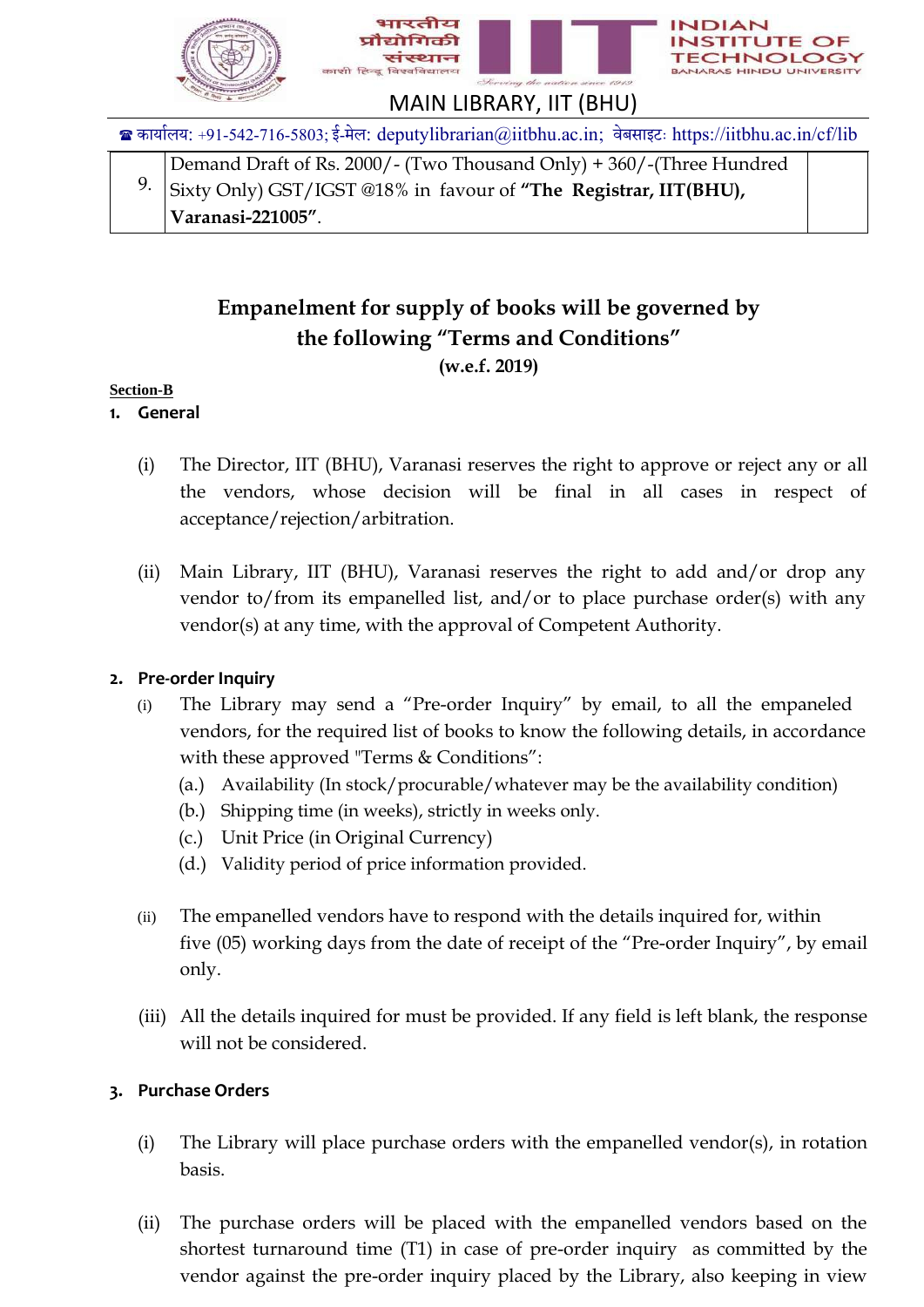

their past performance and their links with the publishers and distributors, as finalized by Library.

- (iii) Supply of books has to be made strictly against the purchase orders only.
- (iv) Sending an acknowledgment of the receipt of purchase order, which is taken as an acceptance of the purchase order, is mandatory, by email only.
- (v) Any clarification/query regarding the purchase order should be sought from the Library within five (05) days of receipt of the order.

# **4. Time-frame for supply**

- (i) The turnaround time committed by the vendor (in case of pre order-inquiry) at the time of pre-order inquiry is considered in the first place. Otherwise, 4 weeks in case of Indian publication & 8 Weeks in case of foreign publication is the set, general maximum time-frame for meeting the supply.
- (ii) If the requested title(s) is "Out of Print" (OOP), "Out of Stock" (OOS) or "Print on Demand" (POD), sufficient valid supporting documentary proof should accompany with the request letter for extension of time.
- (iii) In case of titles that are not supplied, a certificate of non-availability of those titles in the market from the publisher/publisher's distributor/stockiest should be furnished within the due date of supply.
- (iv) In case there is a delay that is foreseen in supply, the concerned empanelled vendor should send a request for extension of time with reasons, at least, five (05) working days before due date of supply.
- (v) If the provided reason for delay is justified with adequate proof e.g., communication from publisher/publisher's distributor or stockiest, the Library may consider extension of time as may deem fit.
- (vi) The supply should be free of freight charges. Supply must be made either by Postal Services or Courier Service only. Every supply should be accompanied by a delivery challan, clearly bearing the details of the items and titles in supply, their quantity and price.

# **5. Place of Supply**

(i) Books or items ordered should be supplied to **"The Main Library, Indian Institute of Technology (Banaras Hindu University), Varanasi – 221005."**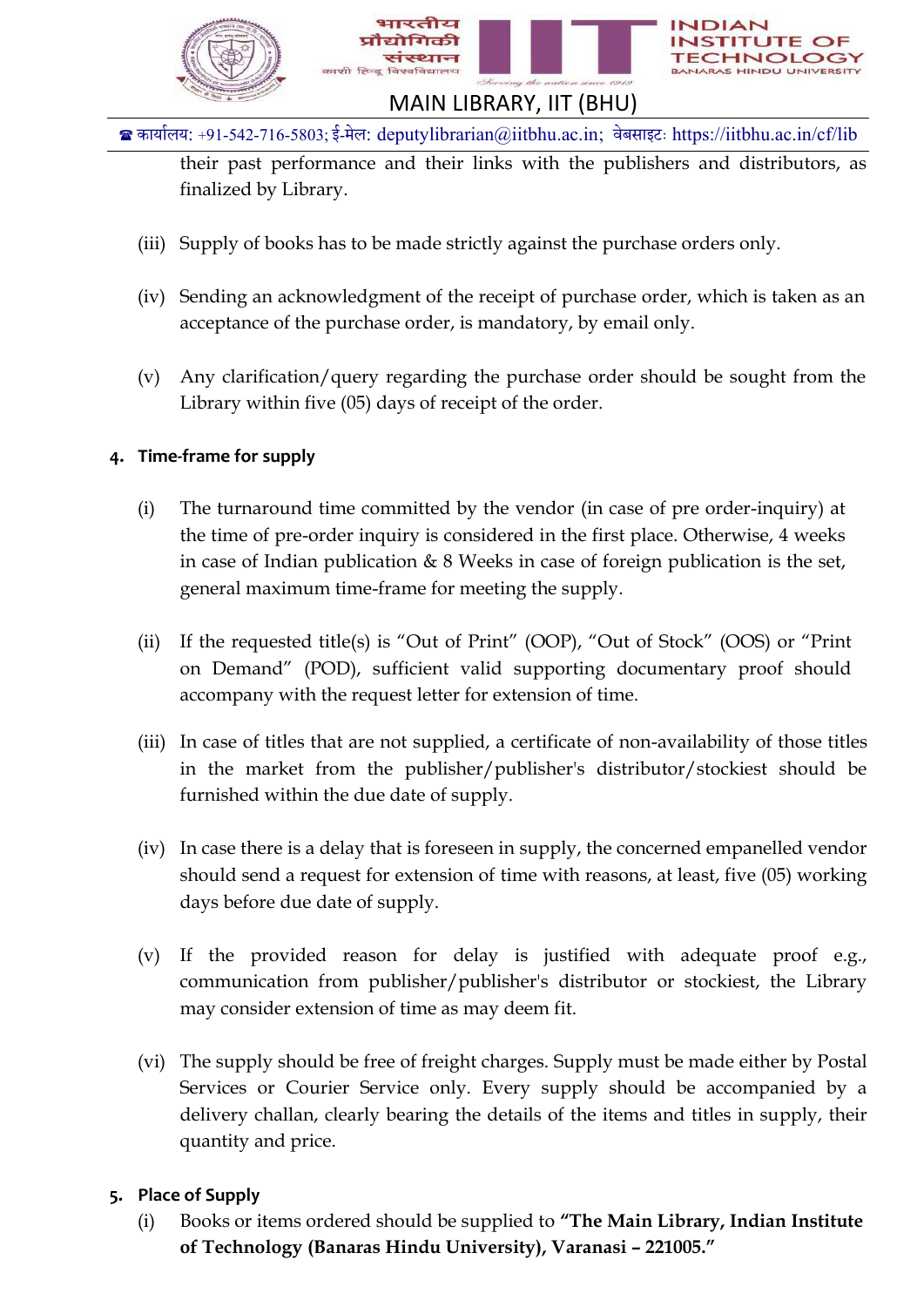

# **6. Conditions for cancellations of the released purchase orders**

- (i) If the empanelled vendor(s) to whom the order has been placed, fails to supply the entire order or any part of the order thereof, within the stipulated time without sending any written communication to the Library regarding delay or his inability to supply the ordered title(s), then the order will stand cancelled and the Institute reserves the right to drop the vendor from its empanelled list after providing him one opportunity to represent his case.
- (ii) The decision of accepting supply of cancelled titles is at the sole discretion of the Library and the decision of the Competent Authority shall be final in this regard.
- (iii) In case the vendor(s) regrets to supply the titles mentioned in the P.O. due to any reason, then the P.O. will be canceled and a fresh P.O. will be placed with the next available vendor(s).

# **7. Edition specifications**

- (i) Latest editions of books must be supplied;
- (ii) By default, paperback editions/Indian edition of books should be supplied;
- (iii) In case of unavailability of paperback and Indian editions, clarification/ permission should be sought, preferably by email, from the Library, regarding supply of the available editions in lieu of the default.

### **8. Discount**

The Institute follows the discount pattern given in the table below. The vendor should offer a maximum discount on published/printed price for all books in English /Hindi language of Indian or foreign origin and in no case less than the following discount percentage under different categories as given below on the current edition of a book.

|   | <b>Sr. No Publications type/Number of copies Indian Title/Indian</b> |                          | <b>Foreign Title</b> |
|---|----------------------------------------------------------------------|--------------------------|----------------------|
|   | purchase                                                             | imprint of foreign title | (Discount $\%$ on    |
|   |                                                                      | (Discount $\%$ on        | Printed/Publisher's  |
|   |                                                                      | Printed/Publisher's      | price)               |
|   |                                                                      | price)                   |                      |
|   | Less than Three copies purchase                                      | 20%                      | 25%                  |
| 2 | Three copies or above purchase                                       | 25%                      | 27%                  |
| 3 | Reference books such as                                              | 30%                      | 25%                  |
|   | encyclopedias, handbooks etc.                                        |                          |                      |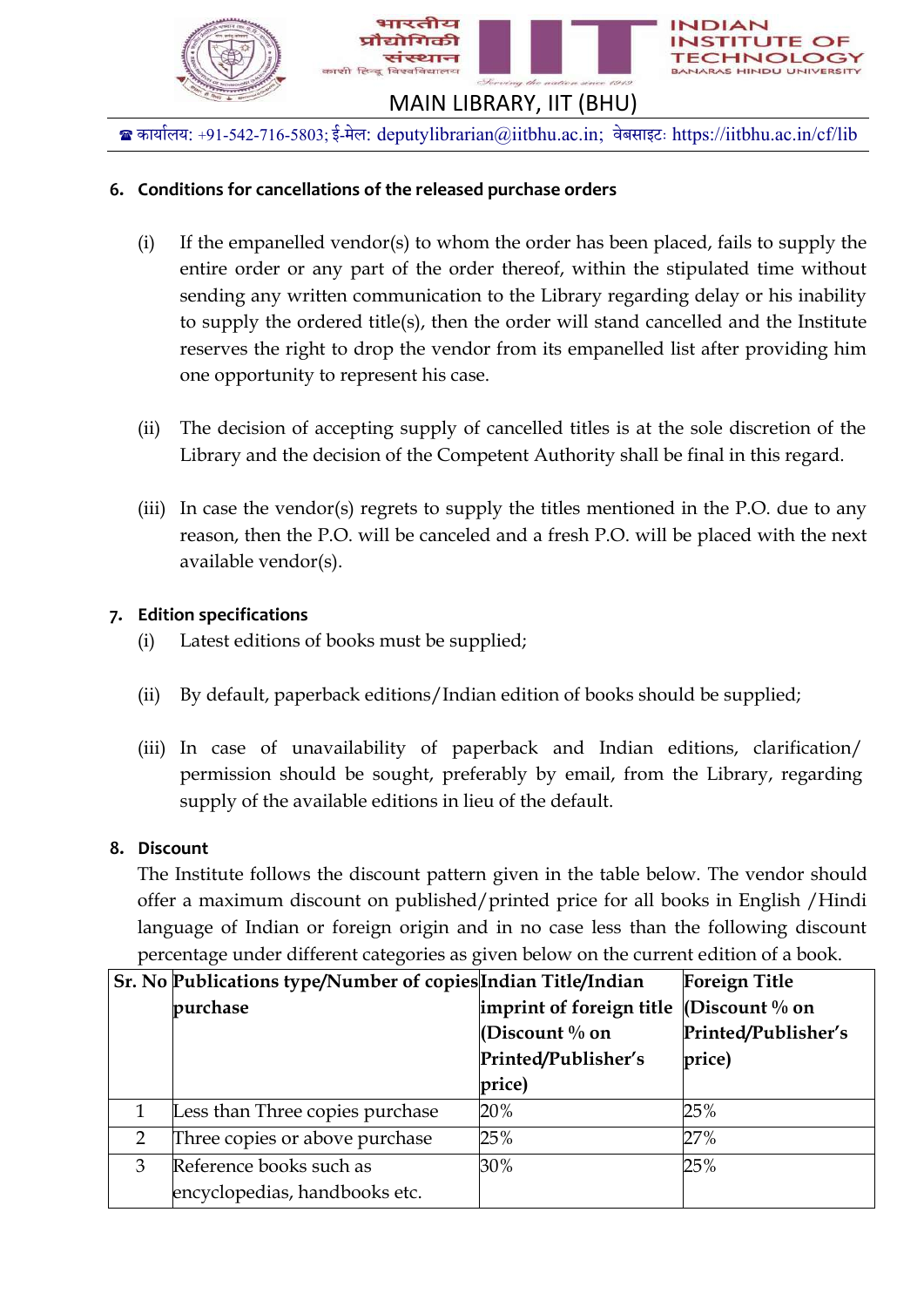





# MAIN LIBRARY, IIT (BHU)

कार्ाालर्: +91-542-716-5803;ई-मेल: [deputylibrarian@iitbhu.ac.in;](mailto:deputylibrarian@iitbhu.ac.in) वेबसाइटः https://iitbhu.ac.in/cf/lib

|  | (Govt./ society publications/short   Publisher's price - (discount earned)+5% |
|--|-------------------------------------------------------------------------------|
|  | discount/no discount publications) handling charges on net amount (vendor     |
|  | should submit open publisher's invoice along                                  |
|  | with a certificate in this regards)                                           |

### **9. Invoicing procedure and Conversion Rates**

- (i) The Invoice should bear the firm's IT PAN.
- (ii) Pre-receipted invoice(s)/bill(s) are to be submitted in triplicate (3 copies).
- (iii) A revenue stamp should be affixed on the original bill and should be signed by authorized signatory.
- (iv) Invoice should be raised in favour of **The Prof-In-Charge, Main Library, Indian Institute of Technology (Banaras Hindu University), Varanasi – 221005.**
- (v) One invoice should be raised against one purchase order (P. O.) only. Titles from different P. O.s should not be combined and supplied under one invoice.
- (vi) The prices in the invoice should be indicated in original currencies. Vendor will have to submit the bills of foreign books converted to Indian rupees at the bank exchange rate given by IIT (BHU) on the date of purchase order.

### **10. Undertaking**

Every invoice should certify the following:

- (i) The prices charged in this invoice are the actual, current publisher's prices as billed to us; and are true and correct.
- (ii) The latest editions have been supplied, and they are not remaindered titles**.**
- (iii) The books supplied against this order have been checked against defects in collation, binding, and condition of accompanying material viz., CDs etc., and for other physical conditions. If any defects are detected at any stage, the defective books/CDs shall be replaced free of cost, at the destination of supply.
- (iv) **Defective Items & Reverse Pickup:** Reverse pick-up of the defective items is the responsibility of the vendor(s) and the charges are to be borne by the vendors(s) only. Reverse pick-up of the defective items must be arranged for, within 30 days of receiving intimation from Library.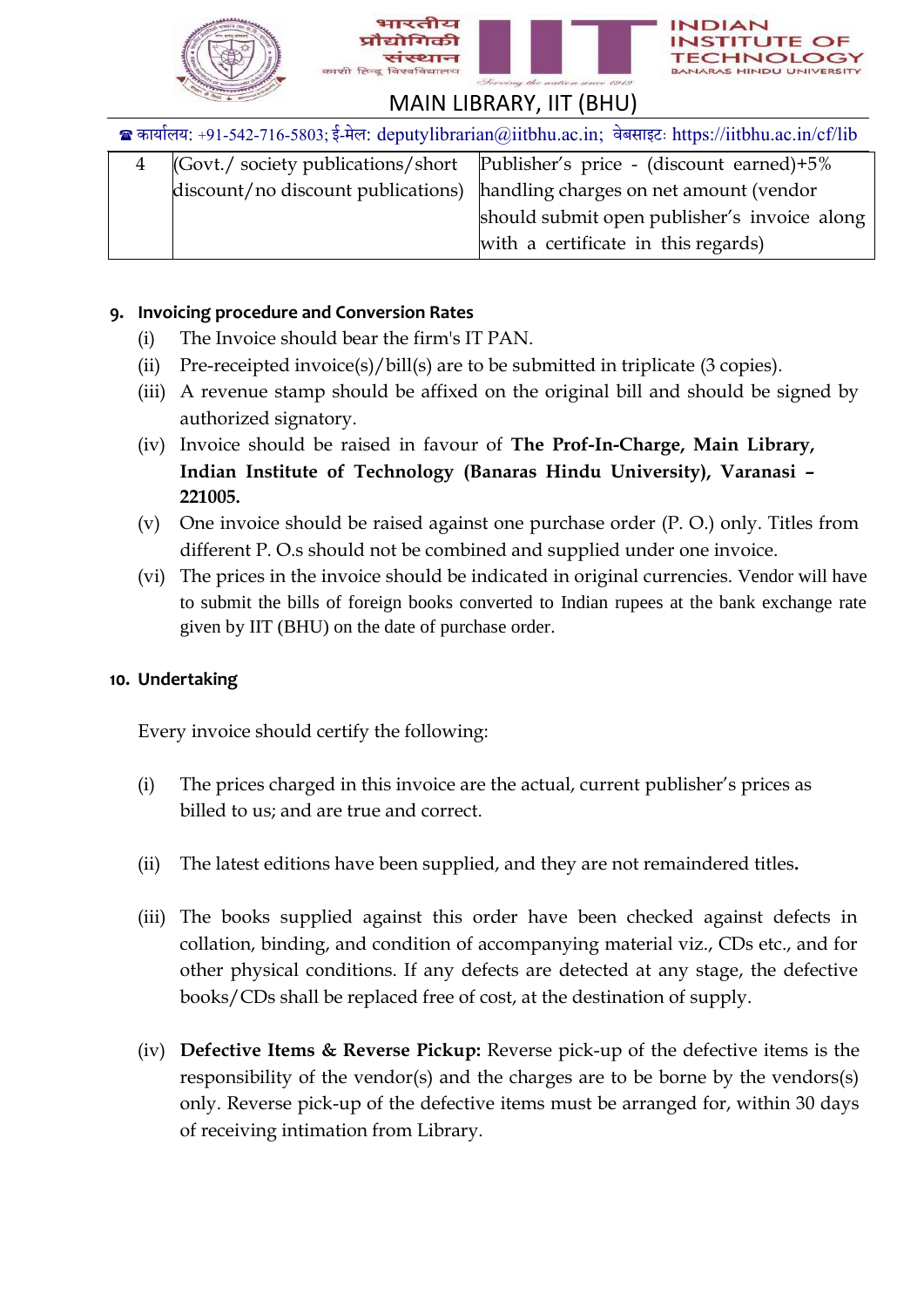

# **11. Mandatory enclosures with Invoice**

The Vendor must submit the following price proof, duly certified and stamped, in support of the price charged:

i) In case of a foreign title:

a) If the price of the book is not printed, the vendor must submit publisher's invoice copy of the book as a price proof.

b) If a foreign title is exclusively distributed by any exclusive Indian distributor, then vendor must submit letter from the publisher/authorised exclusive distributor stating the same and price of the book along with the invoice of the authorised exclusive distributor, as price proof.

ii) In case of Indian title: If the price of the book is not printed, then the vendor must submit the publisher's /authorised distributor's invoice copy, as price proof. **Publisher's Catalogue is generally not accepted as price proof.**

### 12. **Termination of empanelment**

The Institute shall be at liberty to terminate the empanelment of an empanelled vendor(s)/supplier(s) without any prior notice and drop the said firm from its panel and will result in forfeiture of the security deposit in case of occurrence of any of the following events:

- (i) In case of breach of any terms of agreement, or unsatisfactory / inefficient working on the part of the vendor.
- (ii) If the vendor fails to deliver at least 75% of the supply (in terms of number of titles ordered) during a year.
- (iii) If at any time, found that the information provided by the empanelled vendor in any form about publications, services and related matters are incorrect and result in losses in any form to the Institute.

The Institute shall also reserve the right to claim the amount of loss incurred by the Institute, based on the available invoices submitted by that empanelled vendor(s)/supplier(s).

- **13.** The Institute reserves the right to change or modify or amend or substitute any clause(s) in the "Terms and Conditions", if required, at any time. The empanelled vendor(s) may find the update(s), on IIT (BHU), Varanasi website (http://www.iitbhu.ac.in)/ and the Library website (https://www.iitbhu.ac.in/cf/lib), in this regard.
- **14.** All disputes and differences arising out or concerning the work shall be subject to the sole arbitration of Director, IIT (BHU), Varanasi or his nominee. The decision of the arbitration shall be final & binding on both the parties. The empanelment will be interpreted under Indian Laws and disputes adjustable within the jurisdiction of court of law of Varanasi.

---------------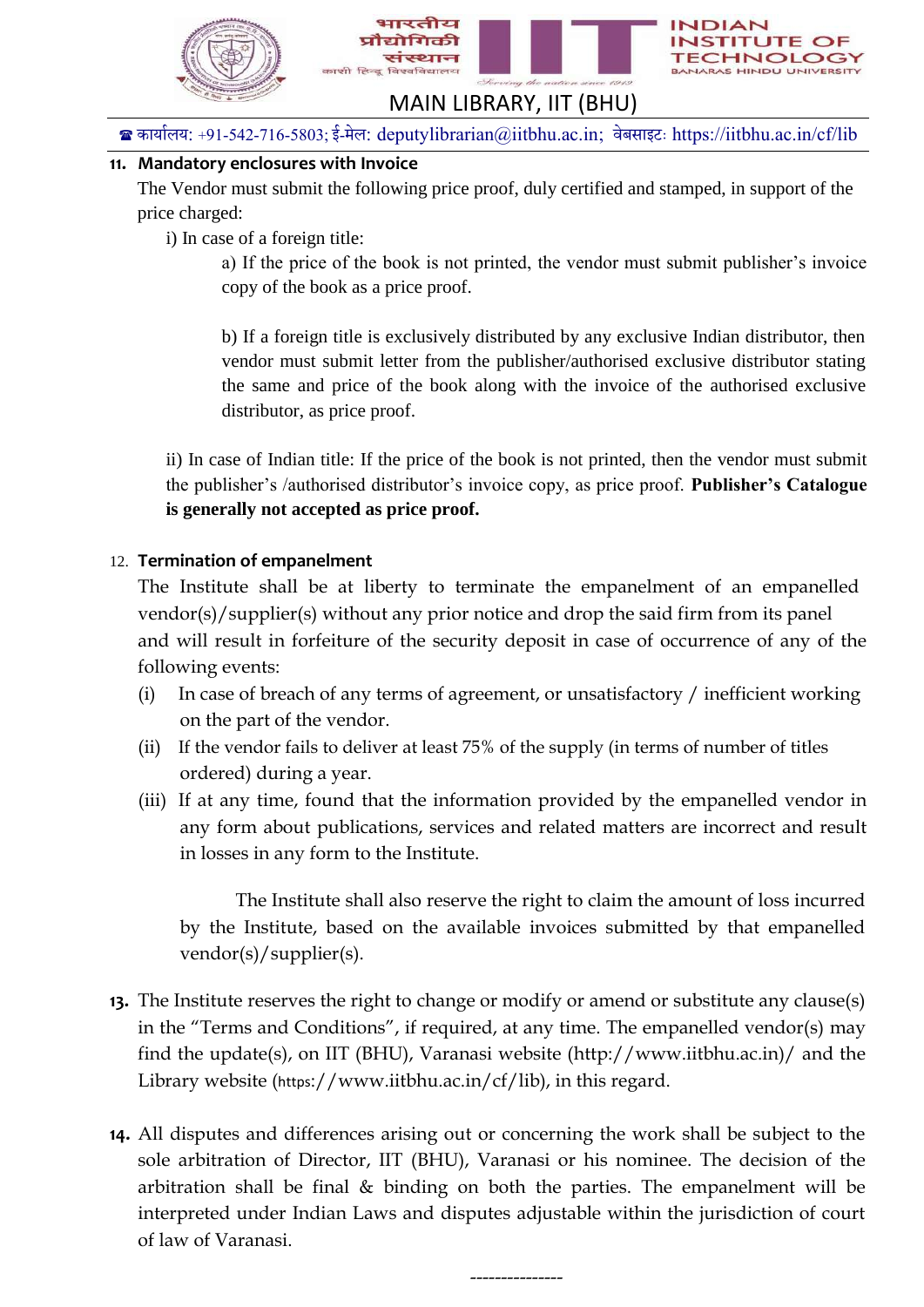

# **RESPONSE FORM FOR EMPANELMENT OF VENDORS FOR SUPPLY OF BOOKS TO THE MAIN LIBRARY, IIT (BHU), VARANASI**

*\*PLEASE READ THE "TERMS AND CONDITIONS" CAREFULLY BEFORE FILLING THE FORM*

*(Strike off whichever is not applicable)*

\_\_\_\_\_\_\_\_\_\_\_\_\_\_\_\_\_\_\_\_\_\_\_\_\_\_\_\_\_\_\_\_\_\_\_\_\_\_\_\_\_\_\_\_\_\_\_\_\_\_\_\_\_\_\_\_\_\_\_\_\_\_\_\_\_\_\_\_\_\_\_\_\_\_\_\_\_\_

\_\_\_\_\_\_\_\_\_\_\_\_\_\_\_\_\_\_\_\_\_\_\_\_\_\_\_\_\_\_\_\_\_\_\_\_\_\_\_\_\_\_\_\_\_\_\_\_\_\_\_\_\_\_\_\_\_\_\_\_\_\_\_\_\_\_\_\_\_\_\_\_\_\_\_\_\_\_

\_\_\_\_\_\_\_\_\_\_\_\_\_\_\_\_\_\_\_\_\_\_\_\_\_\_\_\_\_\_\_\_\_\_\_\_\_\_\_\_\_\_\_\_\_\_\_\_\_\_\_\_\_\_\_\_\_\_\_\_\_\_\_\_\_\_\_\_\_\_\_\_\_\_\_\_\_\_

\_\_\_\_\_\_\_\_\_\_\_\_\_\_\_\_\_\_\_\_\_\_\_\_\_\_\_\_\_\_\_\_\_\_\_\_\_\_\_\_\_\_\_\_\_\_\_\_\_\_\_\_\_\_\_\_\_\_\_\_\_\_\_\_\_\_\_\_\_\_\_\_\_\_\_\_\_\_

\_\_\_\_\_\_\_\_\_\_\_\_\_\_\_\_\_\_\_\_\_\_\_\_\_\_\_\_\_\_\_\_\_\_\_\_\_\_\_\_\_\_\_\_\_\_\_\_\_\_\_\_\_\_\_\_\_\_\_\_\_\_\_\_\_\_\_\_\_\_\_\_\_\_\_\_\_\_

\_\_\_\_\_\_\_\_\_\_\_\_\_\_\_\_\_\_\_\_\_\_\_\_\_\_\_\_\_\_\_\_\_\_\_\_\_\_\_\_\_\_\_\_\_\_\_\_\_\_\_\_\_\_\_\_\_\_\_\_\_\_\_\_\_\_\_\_\_\_\_\_\_\_\_\_\_\_

\_\_\_\_\_\_\_\_\_\_\_\_\_\_\_\_\_\_\_\_\_\_\_\_\_\_\_\_\_\_\_\_\_\_\_\_\_\_\_\_\_\_\_\_\_\_\_\_\_\_\_\_\_\_\_\_\_\_\_\_\_\_\_\_\_\_\_\_\_\_\_\_\_\_\_\_\_\_

\_\_\_\_\_\_\_\_\_\_\_\_\_\_\_\_\_\_\_\_\_\_\_\_\_\_\_\_\_\_\_\_\_\_\_\_\_\_\_\_\_\_\_\_\_\_\_\_\_\_\_\_\_\_\_\_\_\_\_\_\_\_\_\_\_\_\_\_\_\_\_\_\_\_\_\_\_\_

\_\_\_\_\_\_\_\_\_\_\_\_\_\_\_\_\_\_\_\_\_\_\_\_\_\_\_\_\_\_\_\_\_\_\_\_\_\_\_\_\_\_\_\_\_\_\_\_\_\_\_\_\_\_\_\_\_\_\_\_\_\_\_\_\_\_\_\_\_\_\_\_\_\_\_\_\_\_

\_\_\_\_\_\_\_\_\_\_\_\_\_\_\_\_\_\_\_\_\_\_\_\_\_\_\_\_\_\_\_\_\_\_\_\_\_\_\_\_\_\_\_\_\_\_\_\_\_\_\_\_\_\_\_\_\_\_\_\_\_\_\_\_\_\_\_\_\_\_\_\_\_\_\_\_\_\_

\_\_\_\_\_\_\_\_\_\_\_\_\_\_\_\_\_\_\_\_\_\_\_\_\_\_\_\_\_\_\_\_\_\_\_\_\_\_\_\_\_\_\_\_\_\_\_\_\_\_\_\_\_\_\_\_\_\_\_\_\_\_\_\_\_\_\_\_\_\_\_\_\_\_\_\_\_\_

\_\_\_\_\_\_\_\_\_\_\_\_\_\_\_\_\_\_\_\_\_\_\_\_\_\_\_\_\_\_\_\_\_\_\_\_\_\_\_\_\_\_\_\_\_\_\_\_\_\_\_\_\_\_\_\_\_\_\_\_\_\_\_\_\_\_\_\_\_\_\_\_\_\_\_\_\_\_

\_\_\_\_\_\_\_\_\_\_\_\_\_\_\_\_\_\_\_\_\_\_\_\_\_\_\_\_\_\_\_\_\_\_\_\_\_\_\_\_\_\_\_\_\_\_\_\_\_\_\_\_\_\_\_\_\_\_\_\_\_\_\_\_\_\_\_\_\_\_\_\_\_\_\_\_\_\_

\_\_\_\_\_\_\_\_\_\_\_\_\_\_\_\_\_\_\_\_\_\_\_\_\_\_\_\_\_\_\_\_\_\_\_\_\_\_\_\_\_\_\_\_\_\_\_\_\_\_\_\_\_\_\_\_\_\_\_\_\_\_\_\_\_\_\_\_\_\_\_\_\_\_\_\_\_\_

- 1. Name of the Firm:
- 2. Address(es) of Head Office & Branches with telephone numbers, fax numbers, email addresses, and website, if any:

3. Kind of Proprietorship: \_\_\_\_\_\_\_\_\_\_\_\_\_\_\_\_\_\_\_\_\_\_\_\_\_\_\_\_\_\_\_\_\_\_\_\_\_\_\_\_\_\_\_\_\_\_\_\_\_\_\_\_\_\_\_\_\_

i. Name and address of Directors / Managing Directors / Proprietor:

ii. If partnership, name and address of partners: